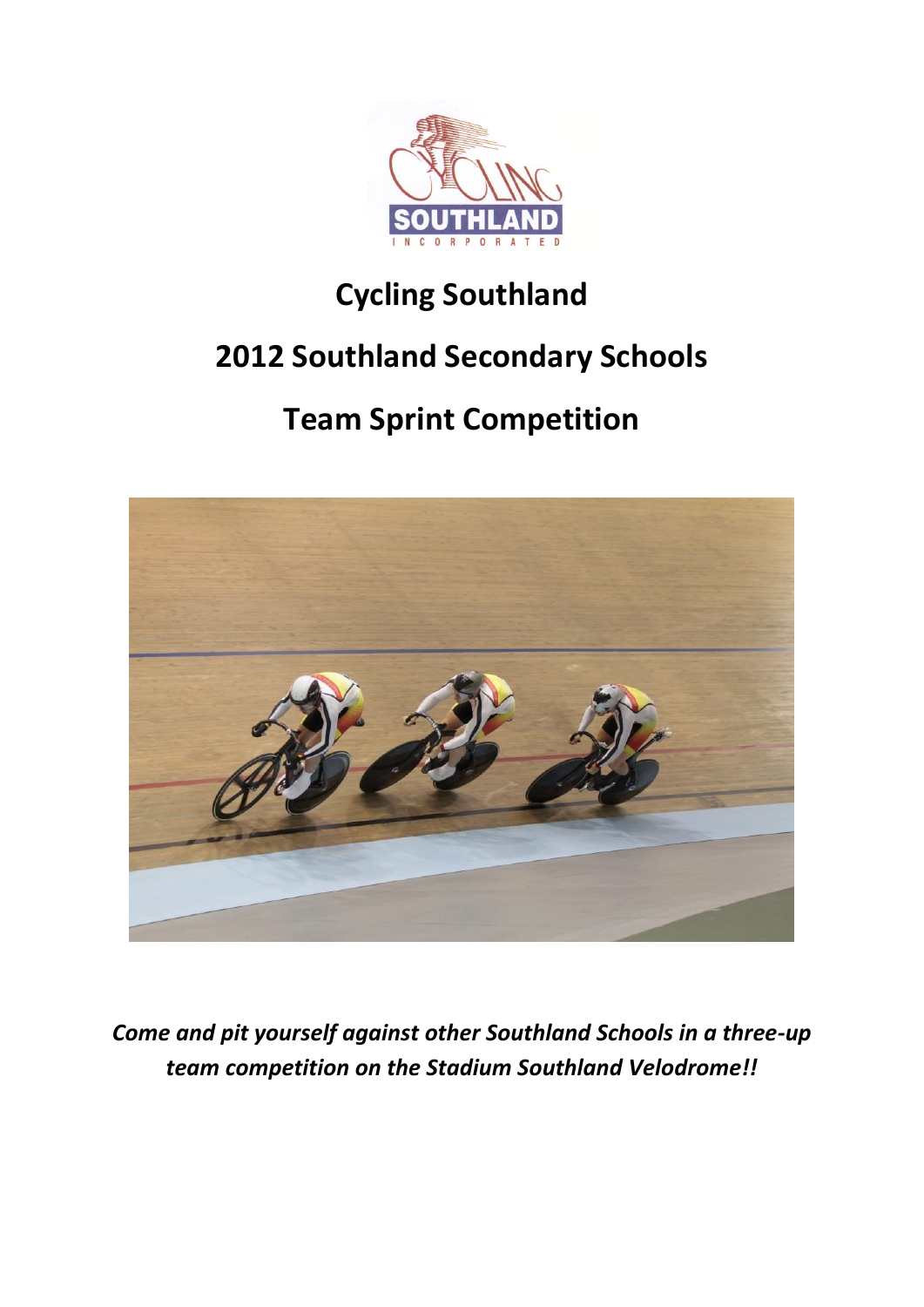### **Information**



#### **When?**

September 30 2012

#### **What?**

A Team Sprint pits two teams of three riders against the clock and each other (on opposite sides of the track) over three laps of the track. The starting rider brings the team up to speed as quickly as possible with the other two team members following behind them. After 1 lap the first rider swings up and allows the next rider to set the pace. With two riders left on the track, the  $2^{nd}$  rider completes a lap as fast as possible before peeling off to leave the last rider to complete the final lap. The competition will run in a round robin format over the course of the day, with a training / build up held over the month before hand.

#### **Who?**

Two age grades: 1) Years 9 -10 2) Years 11-13 Within these age grades we will run a girl's competition, a boy's competition and a mixed competition.

#### **How?**

The build-up will start following Junior Worlds on 22-26 August. Each squad of four riders will have access to one training session per week in the four weeks prior to competition day, from 7am-8am or 8am-9am on Monday, Wednesday, Thursday or Friday, or at an arranged time during the day depending on velodrome bookings.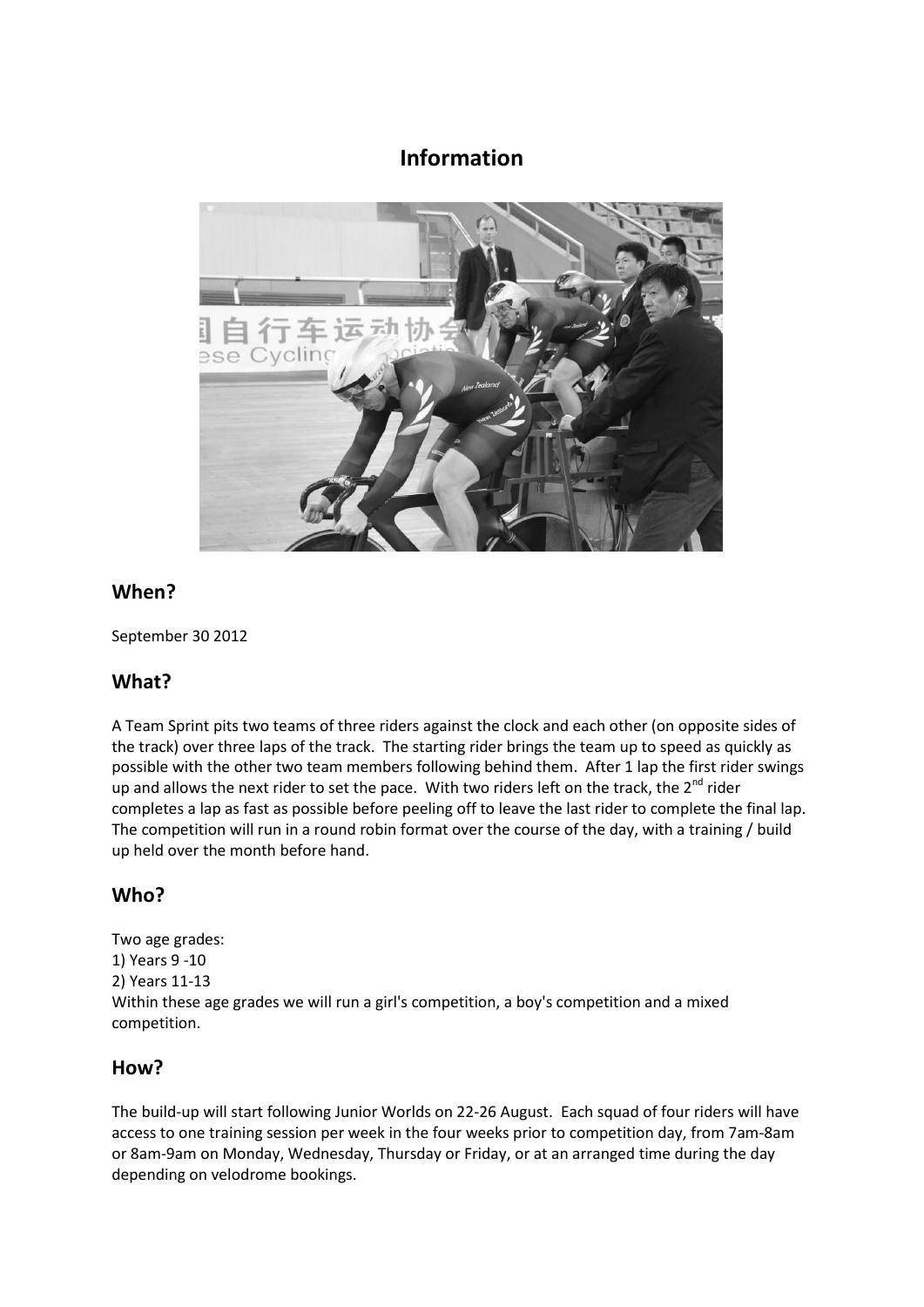We are looking to Cycling Southland club members who are students in your school to take on the challenge / responsibility of coaching their team (spreading themselves out amongst more inexperienced riders to make up teams, with no more than 1 Southland representative from the last 12 months in each team). Alternatively we will organise one of our club members to coach. Club bikes will be used (on an 81" gear) and helmets are available if required.

While we are spreading out our club members and Southland representatives across different teams, we are also encouraging schools to put together their fastest team for the Schools All Comers Record attempt at the end of competition day. This is a chance for all the representative riders at your school to ride together and try to set the fastest time for the day!



#### **Why?**

Because it's a great opportunity to challenge yourself, have a go on a World Class facility with access to experienced riders/coaches, a chance to pit your school against other Southland Schools in a fantastic school competition, give yourself the opportunity to become a Cycling Southland club member and the chance to compete in in further events at a club, national or international level, provide fantastic cross training opportunities for other sports, give club members at your school to a chance help up-skill other students and pass on their knowledge / take on the challenge of coaching….and most of all, it will be a whole lot of fun!

### **Costs?**

The cost to enter will be \$100 per team (\$25 per team member)

This will cover the four training sessions / hire of the facility, use of the club track bikes and helmets and competition day itself. Please note, actual track hire alone would cost \$250 per team, but we are subsidising costs, in partnership with Stadium Southland to ensure costs are not a barrier to entering.

#### **Entries**

Entries open on 16 July 2012 - Fill in the attached entry form and send into the Cycling Southland Office, 22 Surrey Park Road, Invercargill 9840 – Entries Close August  $10^{th}$ E: [office@cyclingsouth.org.nz](mailto:office@cyclingsouth.org.nz) P: 03 2173215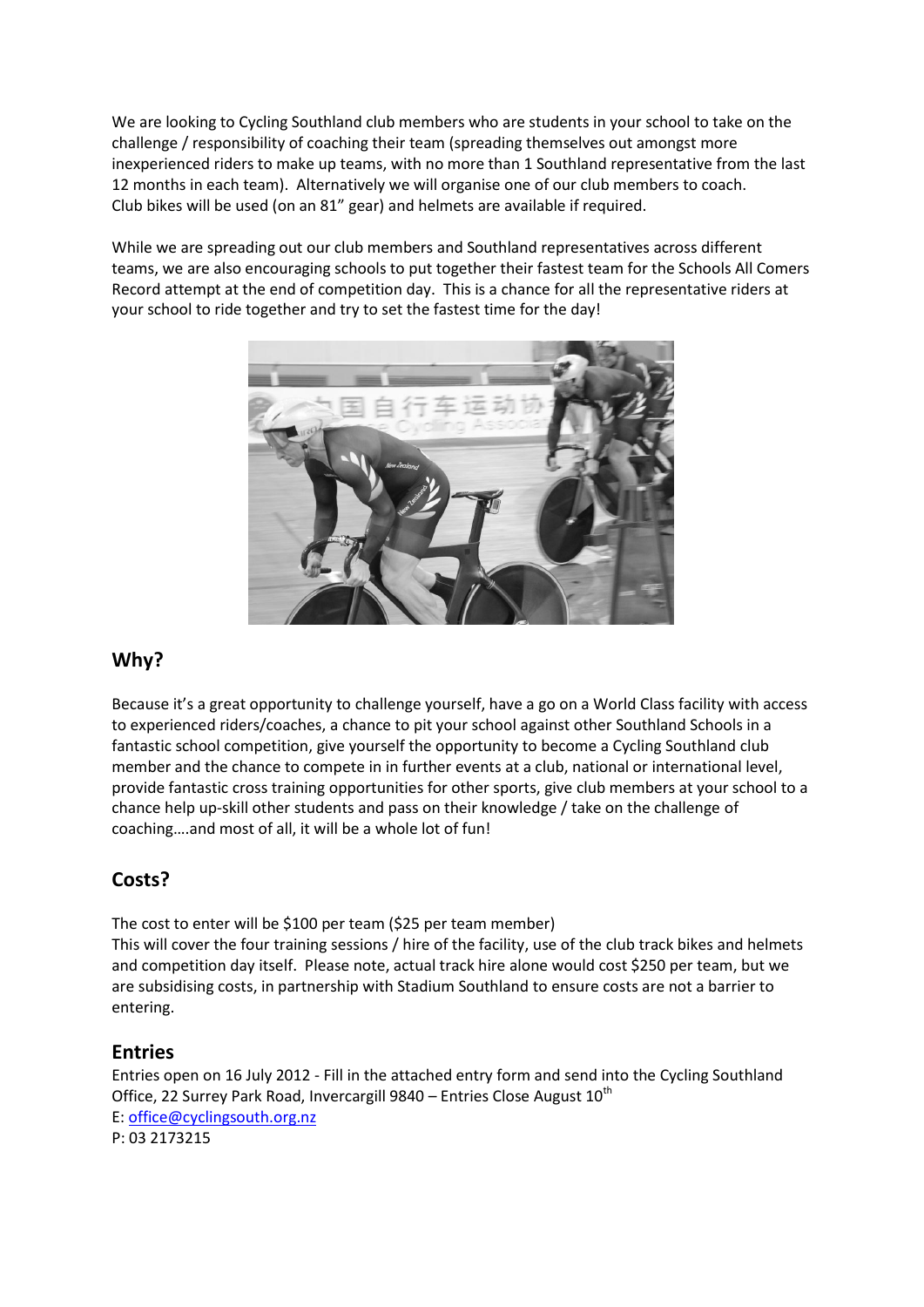

### **Promotion**

Promotion in your school: We are hoping to visit Southland schools during June-August to talk about the competition, get everyone excited about the Junior World Track Champs which are here from 22-26 August, check out some Team Sprints on video, and give you a whirl on our roller racing set up!

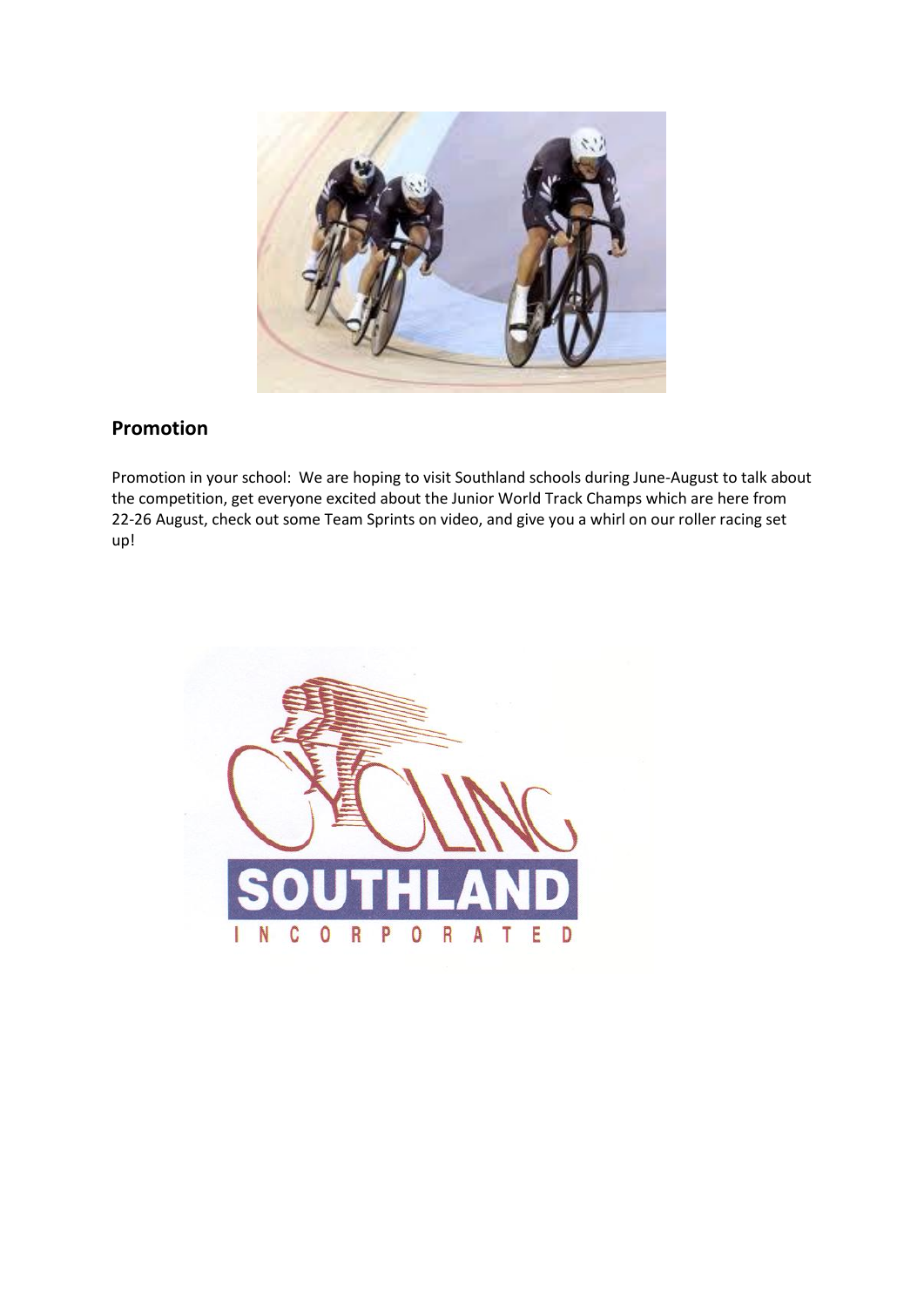#### **Rules of the 2012 Secondary Schools Team Sprint Competition**

- 1. Entries will only be accepted via the official entry form, no later than 5pm Friday 10 August 2012
- 2. Successful entries will then be invoiced with full payment due immediately.
- 3. There are limited places available. There will be a maximum of 32 teams.
- 4. Riders must be students of the school team they are competing in
- 5. Three members will compete in each race.
- 6. A team is made up of up to four riders.
- 7. Teams can change the order of their combination for each round.
- 8. Riders will use Cycling Southland club track bikes and approved safety helmets.
- 9. No aero helmets are allowed
- 10. The only adjustment that is to be made on the club track bikes is the seat height. No other adjustments shall be made to the club bikes. NO wheel or pedal changes. Time penalties will be imposed on any team breaching these rules.
- 11. Teams must attend the four organised training sessions on the Velodrome.
- 12. The coach and team representative are required to attend the information evening on Thursday 27th September at 7pm in the Sarah Ulmer Lounge above the track at the Velodrome. A demonstration of the race and allocation of training times will be part of this evening.
- 13. Competitors take part at their own risk.
- 14. Restricted gearing. This will equate to a roll out of 6.3 meters (51x17, 48x16, 42x14, 39x13)
- 15. No disc wheels are permitted.
- 16. No full carbon wheels are permitted.
- 17. All concerns of competitors or support crew must be addressed to the coach of their team who may choose then to address these to the event managers.
- 18. Teams are to follow the instructions of officials and coaches.
- 19. Riders who have represented their Centre or country at any national or international track cycling competitions over the past 12 months should be spread amongst teams from their school, at the discretion of the organisers, and act as coaches for their team but will be able to be compete together in the all-comers record race at the end of the round robin competition.
- 20. The organisers reserve the right to amend team entries which are deemed to be not in the true spirit of the competition.
- 21. Competitors are to wear the race numbers allocated to them by the organisers.
- 22. All-comers record teams race under the same rules as per the team sprint
- 23. Refunds of entry fees due to cancellation will be at the discretion of the organisers
- 24. We agree that organisers and sponsors of this event may use any information given to the organisers for purposes connected with the event and to provide us with details of other products, services and events.
- 25. We agree to allow any photographic, film or audio likeness to be used by the organisers, sponsors and/or assignees at no cost.
- 26. We will not hold organisers, officials, sponsors and/or any person involved with the event liable for any loss or injury to person or equipment.

Any other items arising will be dealt with at the discretion of the organising committee.